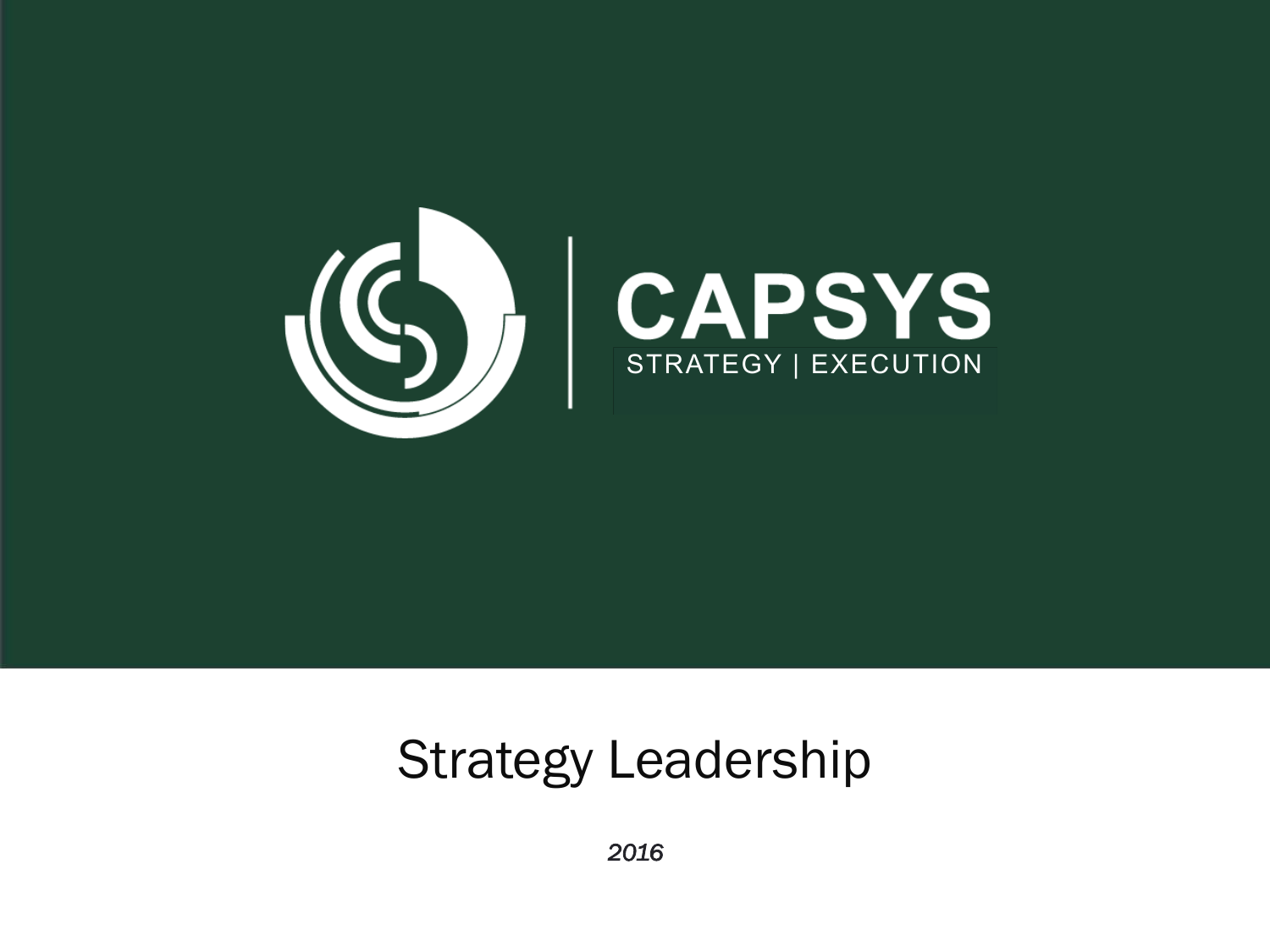## Only 13% of executives, 8% of middle managers and 2% of employees are able to articulate their strategy\*

• Despite decades of research and massive investments in strategic planning, strategy remains abstract; hard to define, to communicate, to implement



• Nearly everyone says they have a strategy, but most cannot say what it is

<sup>\*</sup> The study by Maarika Maury ran in Finland between 2010– 2016 and included some 150 organizations in different industries, engaging almost 10,000 respondents.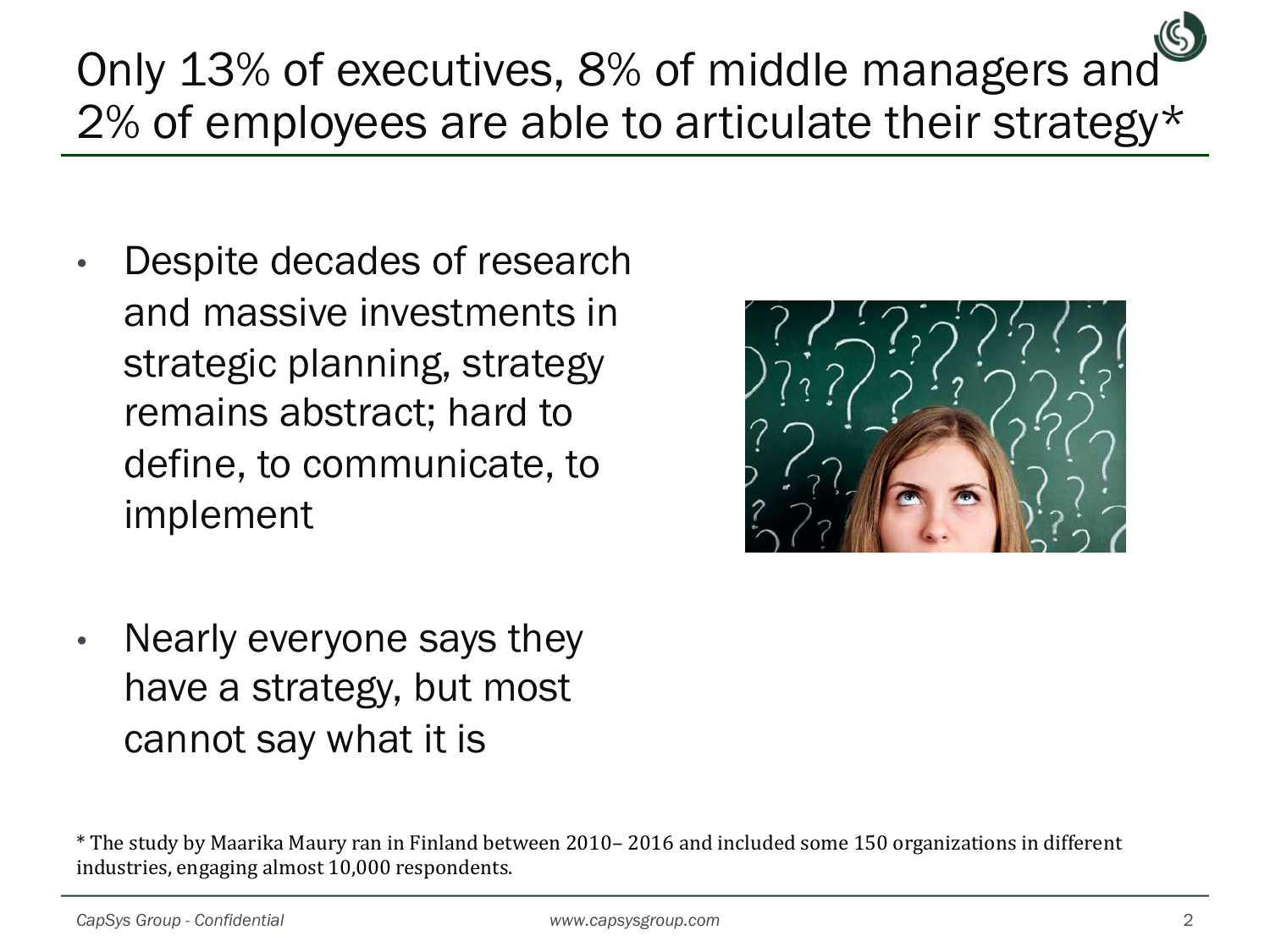## Strategy is invisible, like a game of "Pin the Tail on the Donkey"…blindfolded ...and without the donkey!

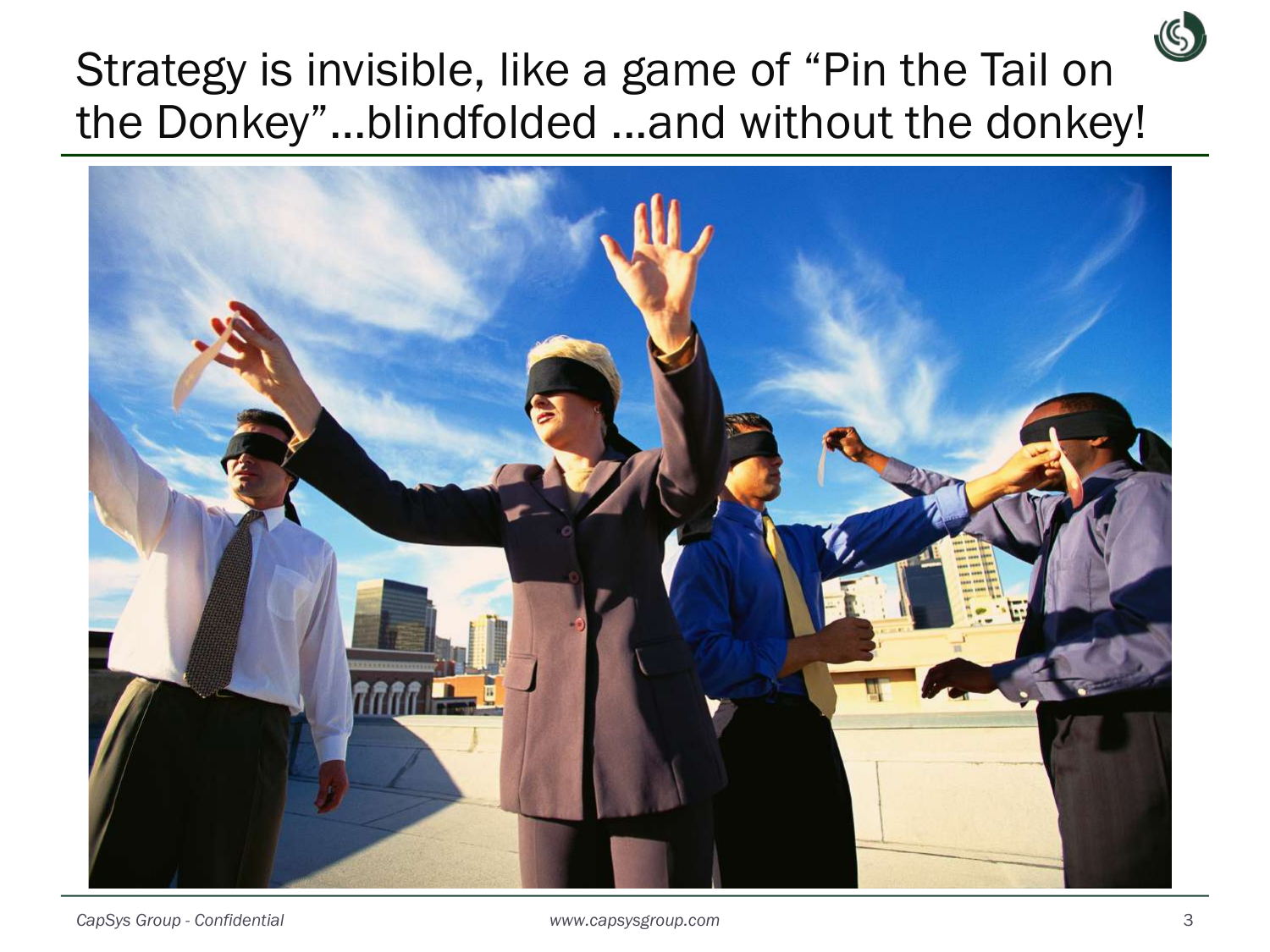Most organizations compete in the same markets in the same ways for the same customers, resulting in:



- Commoditization due to the firms' own failure to create and sustain good strategy
- Intractable fights—inevitably on price—that no firm can win
- Companies bringing ruinous competition upon themselves!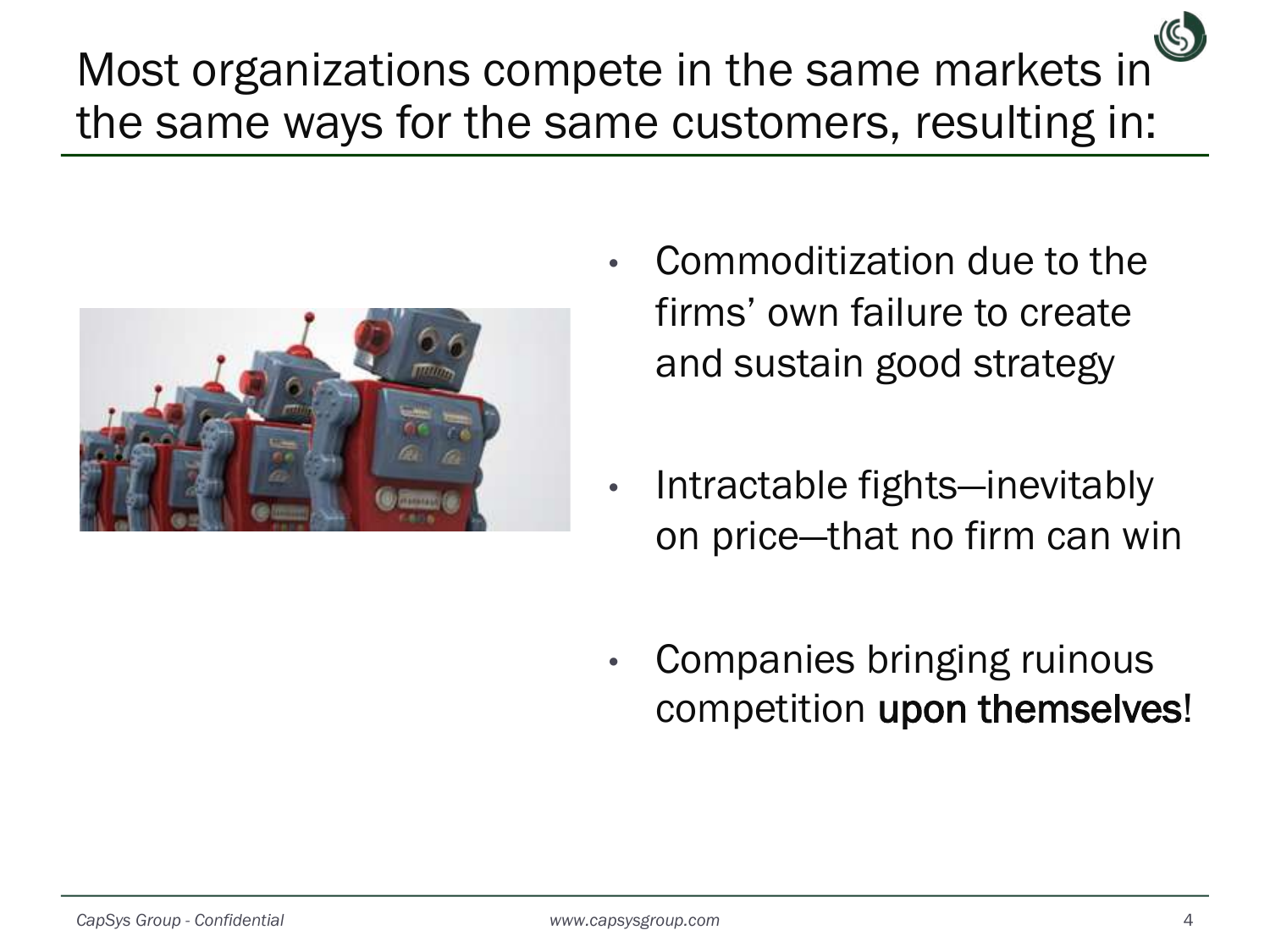

## *"I believe that many companies undermine their own strategies. Nobody does it to them. They do it themselves. Their strategies fail from within."*

—Michael Porter, December 2011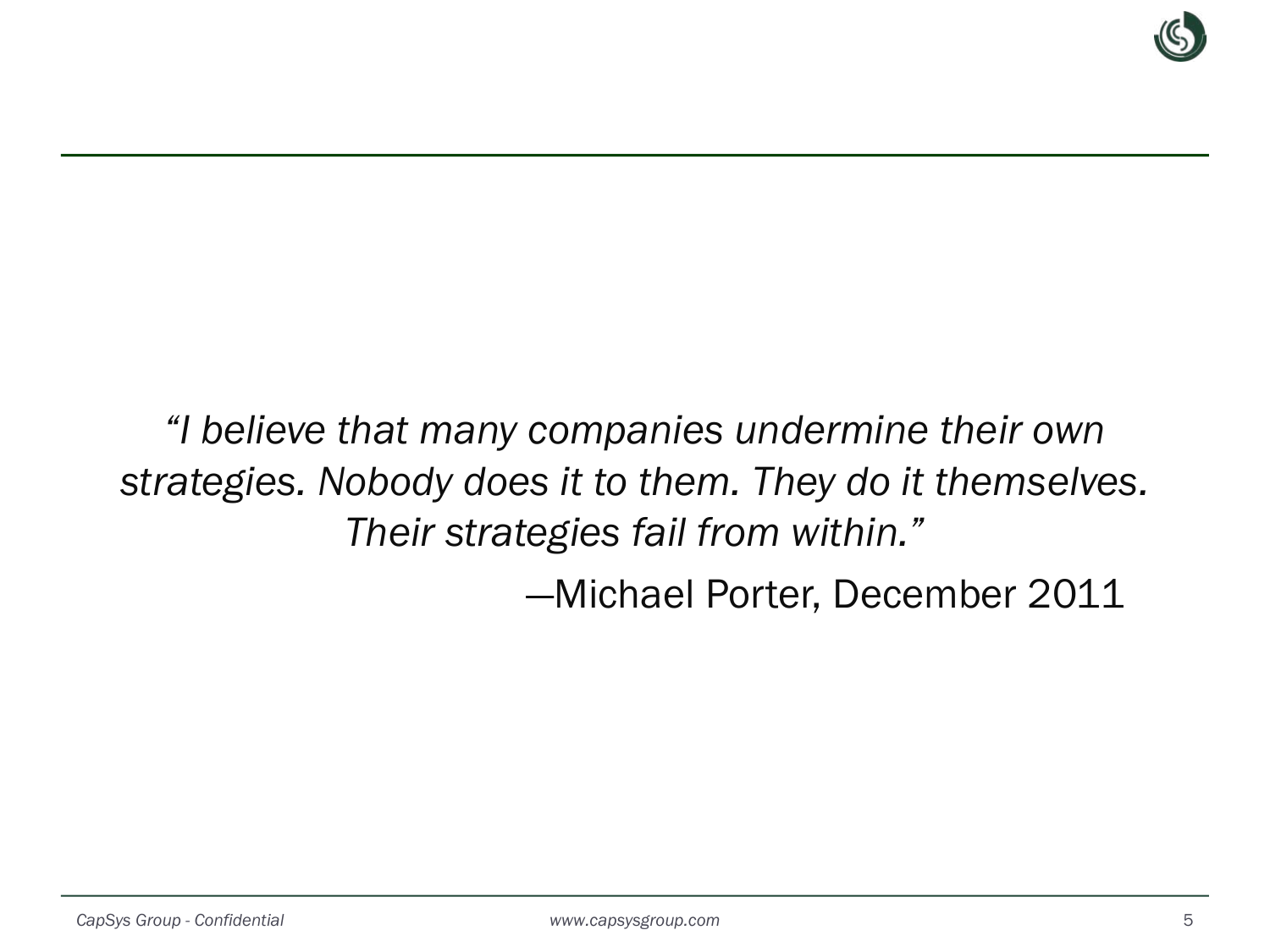

"Strategy Leadership" is the ability to create unique and valuable market positioning for the enterprise

Companies do this by being related authentically to two contexts:

- The external market, including changes in technology, regulation, competition and customer requirements
- The **internal conversation**, i.e., the prevailing story of what is possible for the organization held by its executives, managers and employees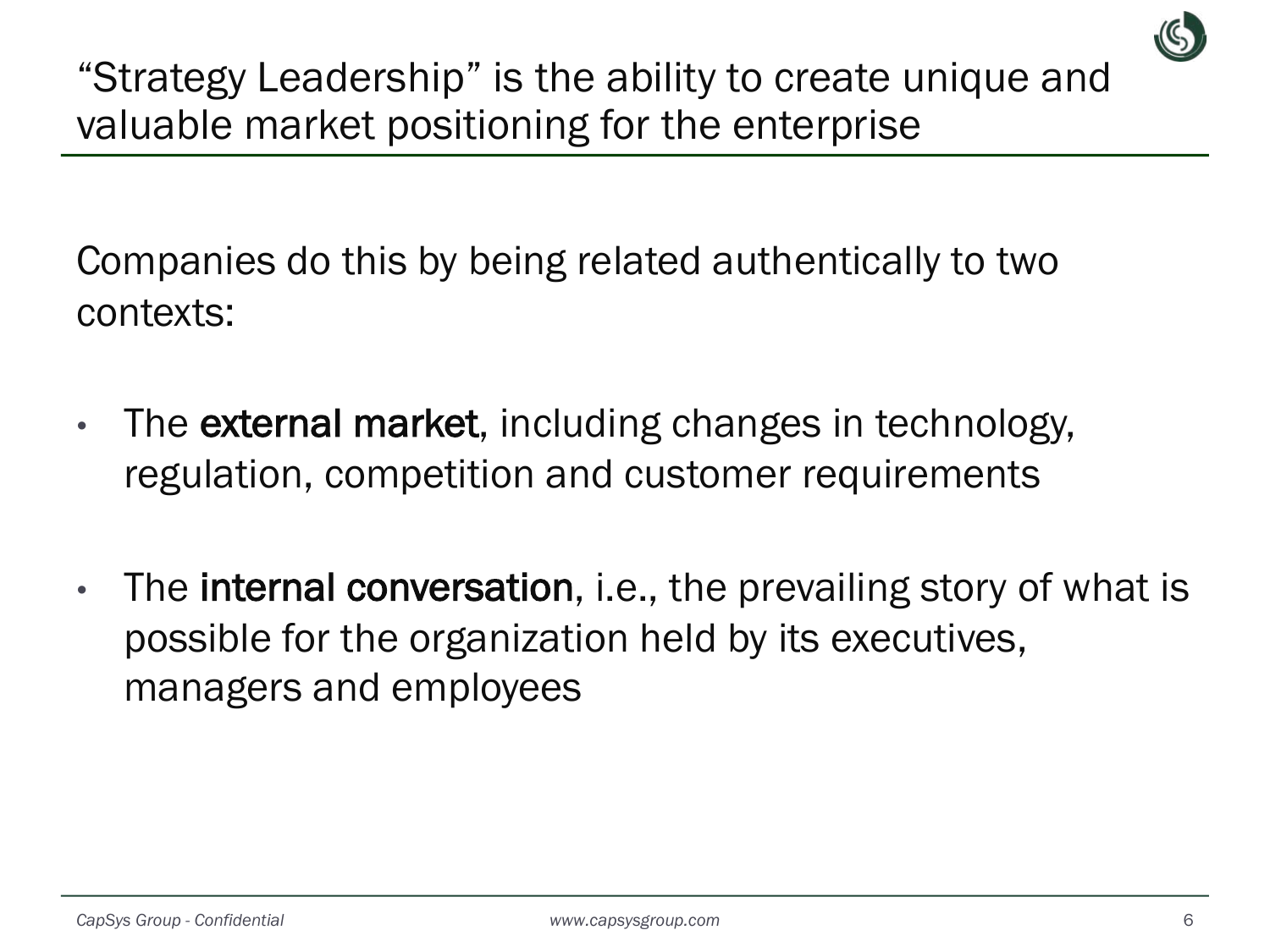

## *Transformational strategy education for executives seeking alignment and commitment of their teams for differentiated market positioning in any environment.*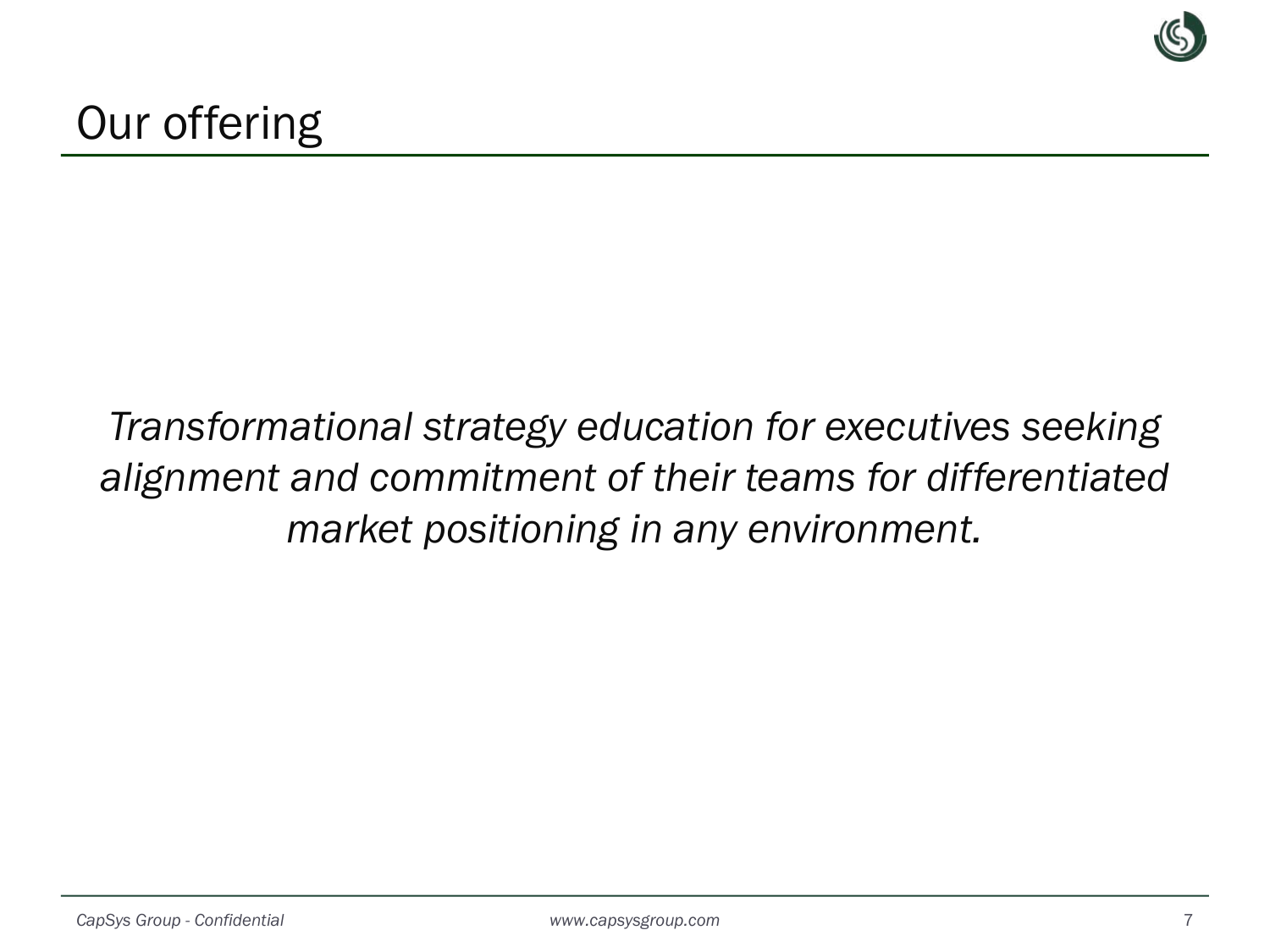## Our program aims to alter fundamentally the conversation about strategy inside your enterprise



#### Benefits:

- Your team will think differently and share a common language on strategy
- Whatever your strategy, your team will own it and be equipped to drive execution
- Get access to a breakthrough program to empower your teams quickly and at a fraction of the cost of traditional programs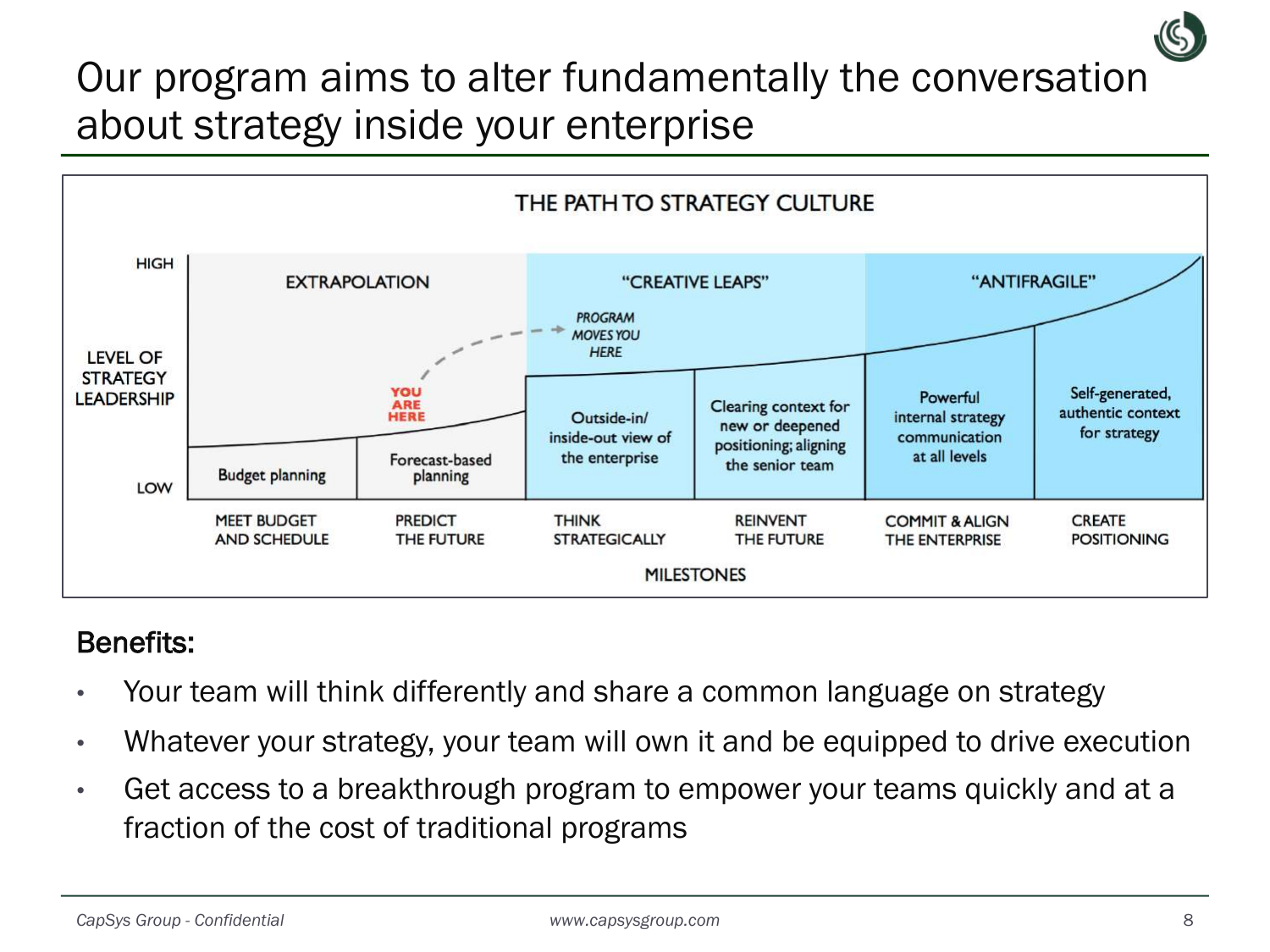

## Our Strategy Leadership offering is unique

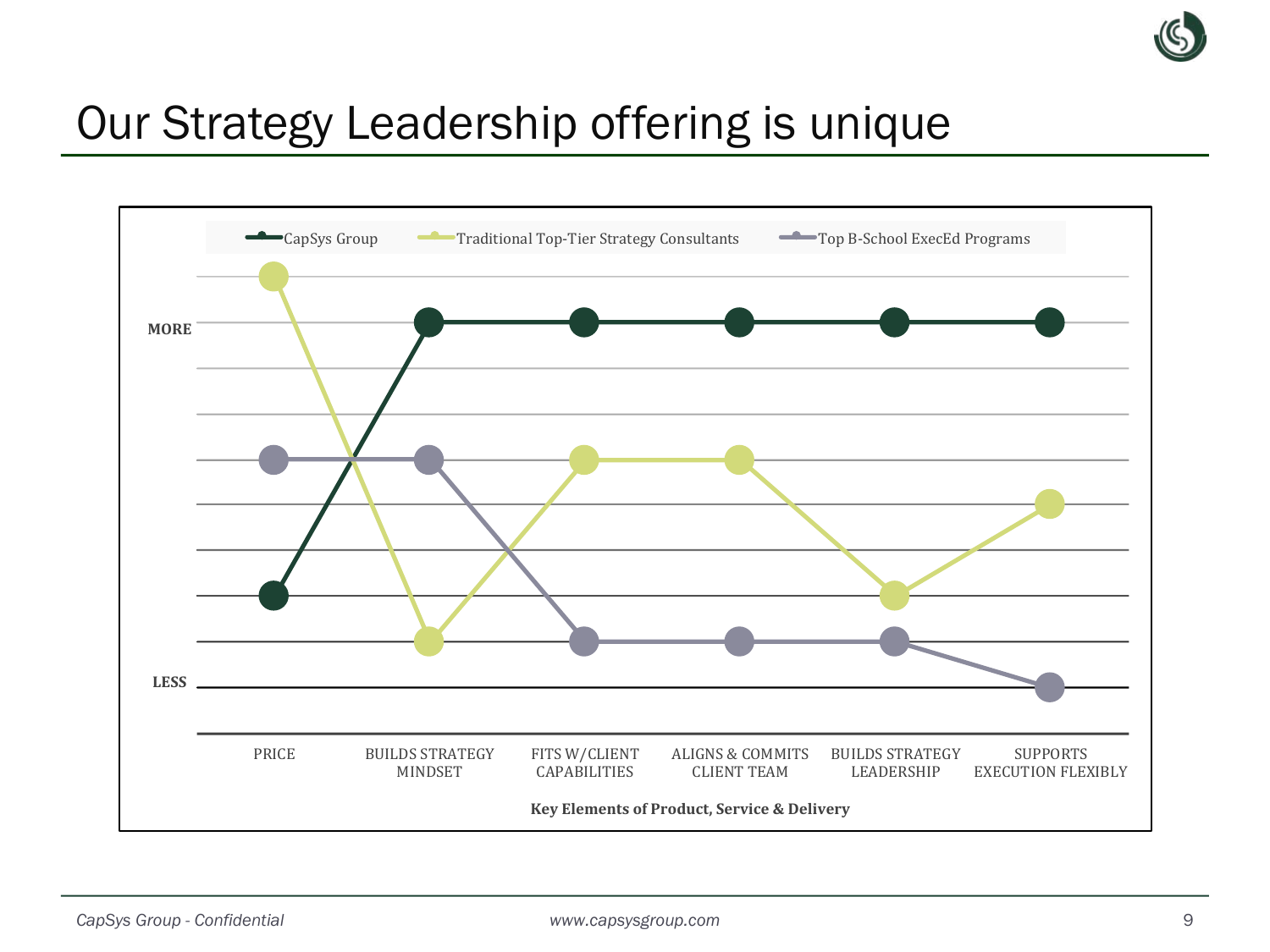

# Can you say what your strategy is?